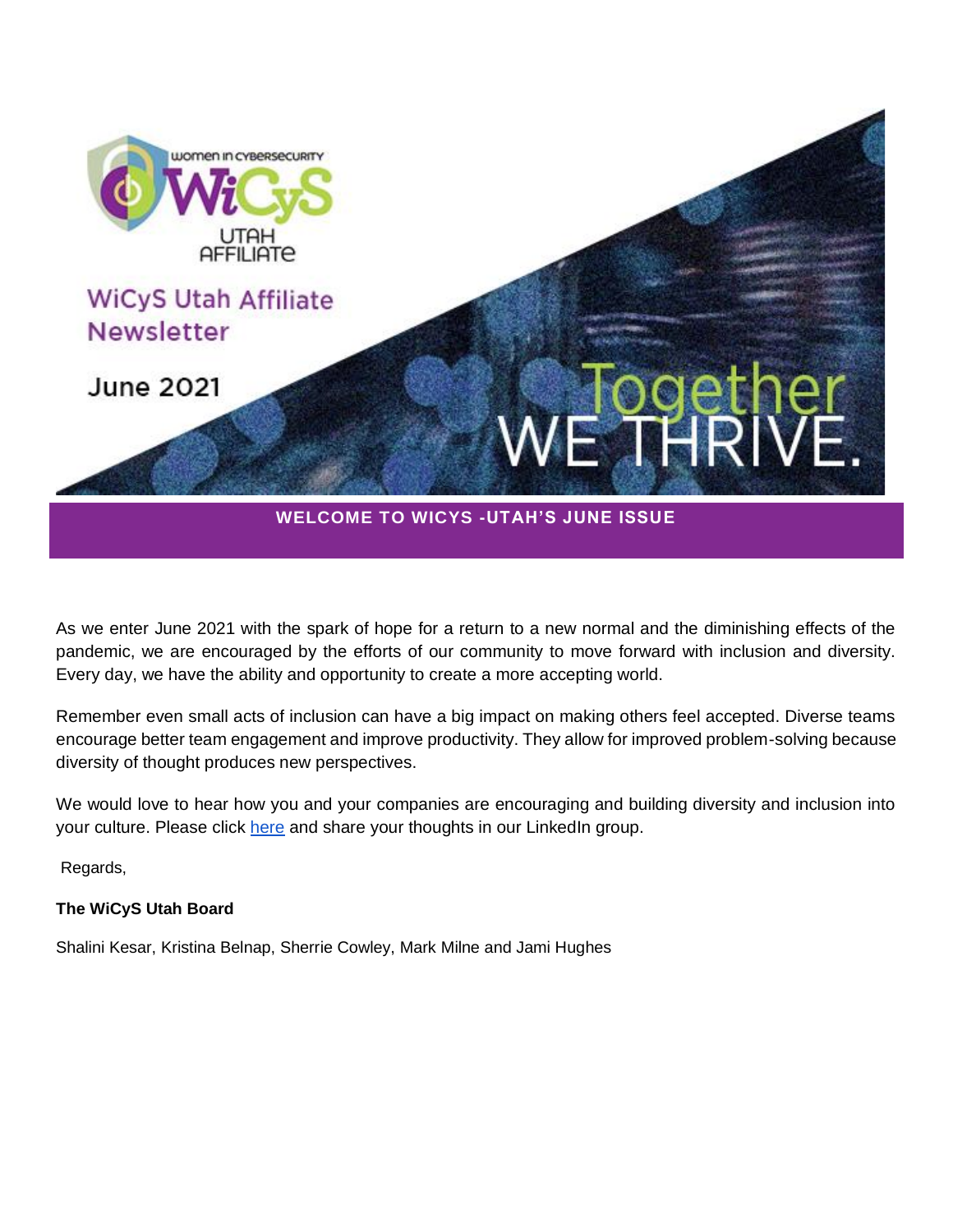### **MEMBER SPOTLIGHT**

#### **Dr. Shalini Kesar**

Dr. Shalini Kesar has been in front of the classroom for over 15 years, starting as a research assistant for Montfort University in the United Kingdom, she has taught at different universities across the world. Born in India, Dr. Kesar was raised to value education and pursue the heights of learning. She was recently recognized by the Women Tech Council, receiving the Education Excellence Award at the 2016 Women Tech Awards. The event recognizes technology-focused women who are innovators, leaders, and key contributors in STEM fields.



Dr. Kesar earned a BA from the University of Delhi; two masters (MPhil in information systems from De Montfort University-focus on cyber crime and privacy and a MSC in analysis, design and management information systems from the London School of Economics and Political Science. Her Doctorate is in information systems (with a focus on cyber crime) from the University of Salford from the UK.

### **What aspect of your job are you most passionate about?**

Teaching in the cyber security and technology field. Dr. Kesar has become a role model while enhancing awareness and motivating girls in considering cyber security and technology as part of their education and career goals. Her outreach efforts spread to a number of rural counties where skills and resources are limited.

### **What are some of your interests and hobbies when you're not working?**

Photography

### **What motivated you to co-found the Utah Affiliate of WiCys?**

To reduce the gender gap in cyber security, especially in areas where there are limited skills and resources.

#### **Quick Facts:**

**Current Role:** Associate Professor & Director of MS-Cyber Security & Information Assurance **Quote:** "Everyone needs to recognize that we are becoming a global society and we need different perspectives to solve a problem," said Kesar. "Those varied schools of thought come with diversity in gender."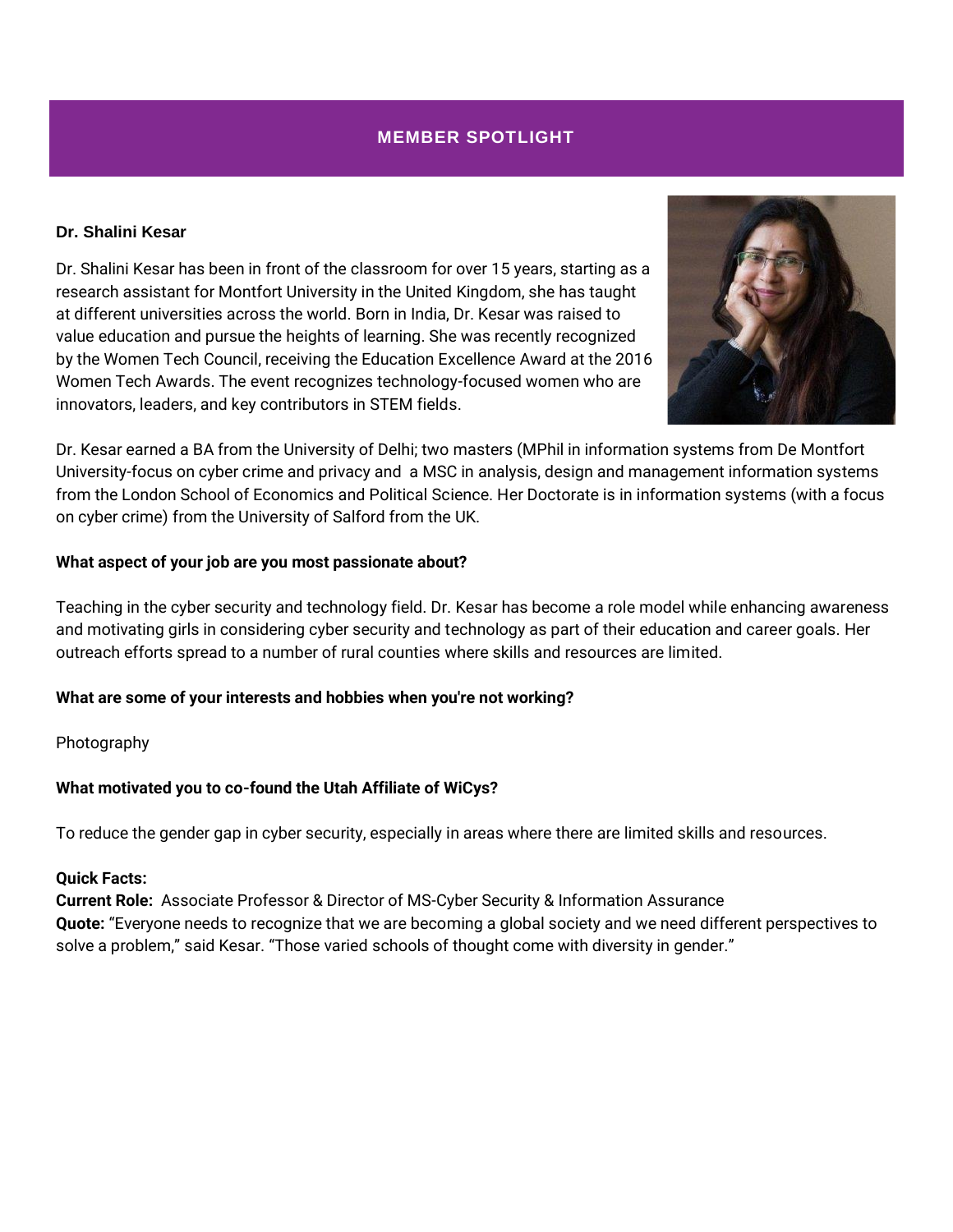#### **2021 Women Tech Awards Finalists Announced**

This year's award finalists are:

- **Amy Dredge** Vice President of Technology Center of Excellence, Pluralsight
- **Angie Balfour** Chief People Officer, Weave
- **Darcy Douglas** Vice President of Global Program Management, Taulia
- **Emily Tew** Senior Vice President, Analytics Director, Health Catalyst
- **Jamie Lyon** Vice President, Strategy and Business Development, Lucid
- **Jen Gray** Vice President, Product Marketing, Filevine
- **Juliette Bautista** Director, Club Ability
- **Katie Iversen** NERC/Modeling Risk Manager, AES Clean Energy
- **Laura McCarty** Vice President, Technical Support Americas, Pure Storage
- **Lindsey Henderson** Secondary Mathematics Specialist, Utah State Board of Education
- **Mandy Rogers** Integrated Functional Capabilities, Northrop Grumman
- **Milada Copeland** Chief Information Security Officer, Progrexion
- **Namitha Nayak** Vice President Engineering, NICE CXone
- **Nikki Walker** Director of Brand Experience and Community Engagement, Domo
- **Sadiqa Mahmood** General Manager & SVP, Life Sciences Business, Health Catalyst
- **Serenie Gagon** Vice President Product Payment Solutions, Finicity, a Mastercard Company
- **Shari Mann** Engineering Fellow & OCS Chief Engineer, L3Harris
- **Sherrie Cowley** Head of Security Operations, 3M
- **Sujatha Sampath** Physicist, Senior Engineer, Micron Technology
- **Toni Sears** Senior Director, Program Management, CHG Healthcare
- **Zyanya Bejarano** Vice President Sales, Latin America, Instructure

Congratulations to all of the award finalists! **Read the entire story** [HERE](https://www.womentechcouncil.com/awards/?fbclid=IwAR3xfk-1UNeyiRs9TPng4xMDJfwloEouVy5G-O_-0HIQKlOB-ur90V4tGWI)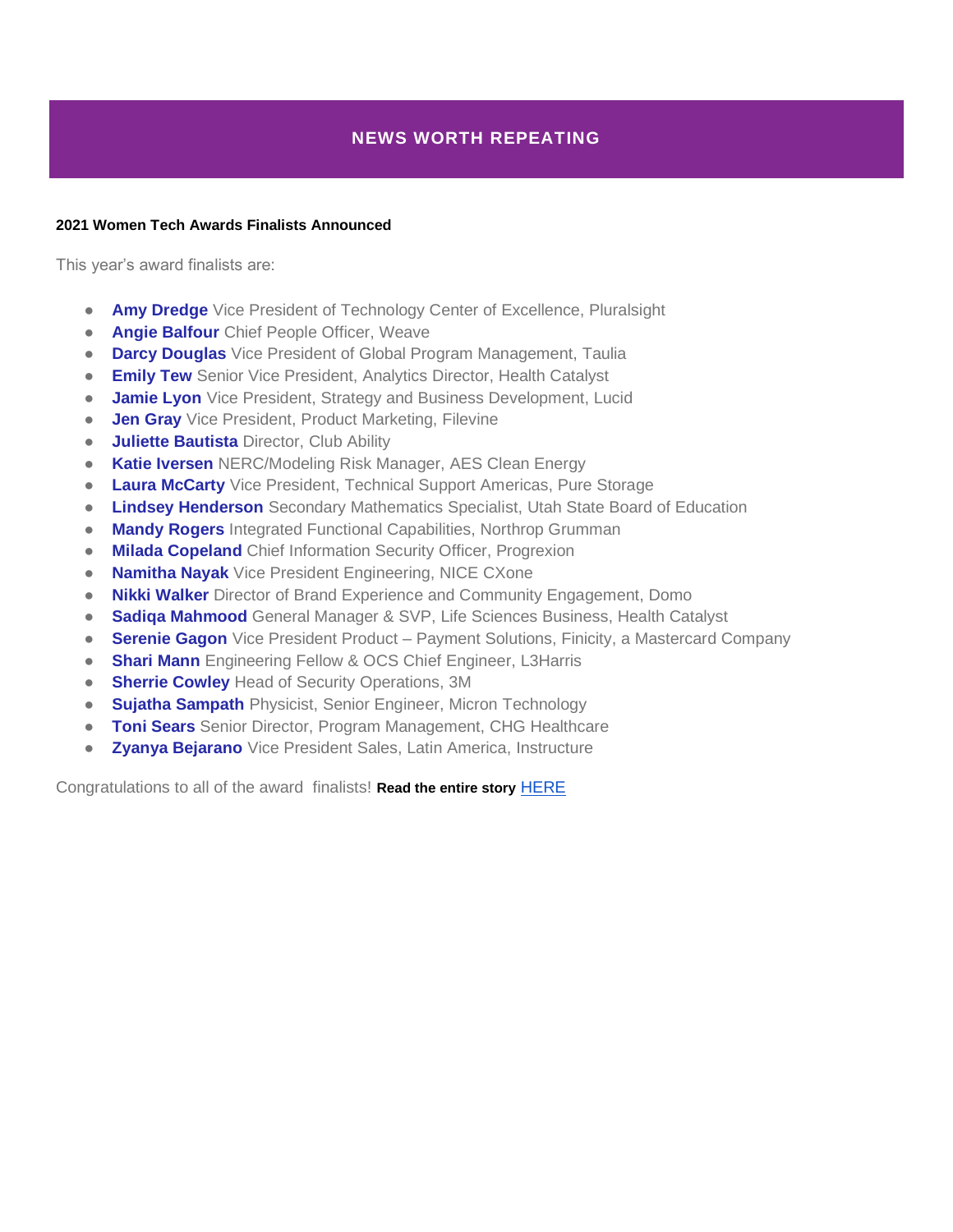

#### **Let's Get JAMMIN'…**

WiCyS is bringing more professional development opportunities with its strategic partner AWS. WiCyS members can leverage a range of AWS services by developing, enhancing and validating skills in the AWS cloud through real-world problem solving, exploring new services and features and understanding how they interoperate.

#### **Three session levels are available:**

Beginner – July 21, 11 a.m.-3 p.m. CT Intermediate – Aug. 18, 11 a.m.-3 p.m. CT

Advanced – Sept. 29, 11 a.m.-3 p.m. CT

**Register [HERE](http://www.wicys.org/benefits/jam-x-learning-series/)**.

# **JOB OPPORTUNITIES**

## [Information Security Operations Director](https://nam11.safelinks.protection.outlook.com/?url=https%3A%2F%2Finternal-progleasing.icims.com%2Fjobs%2F5062%2Fjob&data=04%7C01%7Ckbelnap%40healthequity.com%7Cfa349c27fdd04f5a8e0608d8fed3a150%7Cc5d0ad888f9343b89b7cc8a3bb8e410a%7C0%7C0%7C637539532185774555%7CUnknown%7CTWFpbGZsb3d8eyJWIjoiMC4wLjAwMDAiLCJQIjoiV2luMzIiLCJBTiI6Ik1haWwiLCJXVCI6Mn0%3D%7C1000&sdata=S41n72f7%2B1sfxXRMSYmgoA%2Bnc9h6criXFS3ow61q3bA%3D&reserved=0) (Work from Home Local)

The Security Operations Director leads a team that works to provide day-to-day security operations. The team manages our security controls including blue teaming, manual reviews,

and security incidents. This role will not only require leadership expertise to lead a team, but will also require hands-on technical security operations expertise. This role will report

directly to the Chief Information Security Officer. This role can be performed remotely anywhere in the US or from one of our office locations in Draper, UT or Glendale, AZ. ESSENTIAL F…

## [Sr Technical Security Engineer \(Draper Utah\)](https://careers-healthequity.icims.com/jobs/2797/sr-technical-security-engineer/job?in_iframe=1)

How you can make a difference We are looking for a leader to oversee HealthEquity's Vulnerability & Threat Surface Management program. Reporting to the Senior Director of Technical Security Engineering, the Vulnerability & Threat Surface Management Engineer will work closely with management to engineer solutions for continuously improving detection and visibility of vulnerabilities. This role includes management of

## [Sr Security Engineer](https://careers-healthequity.icims.com/jobs/2746/sr-security-engineer/job?in_iframe=1)

We are CONNECTING HEALTH AND WEALTH. Come be part of remarkable. How you can make a difference With minimal supervision, this position is responsible for: Contribute to the Security Technology and Tools team within Risk and Security at HealthEquity. Influence and drive security standards alignment make recommendations on security risks, threats, and issues. Build relationships with technology and business

# [APPLICATION SECURITY ENGINEER](https://careers-healthequity.icims.com/jobs/2737/application-security-engineer/job?in_iframe=1)